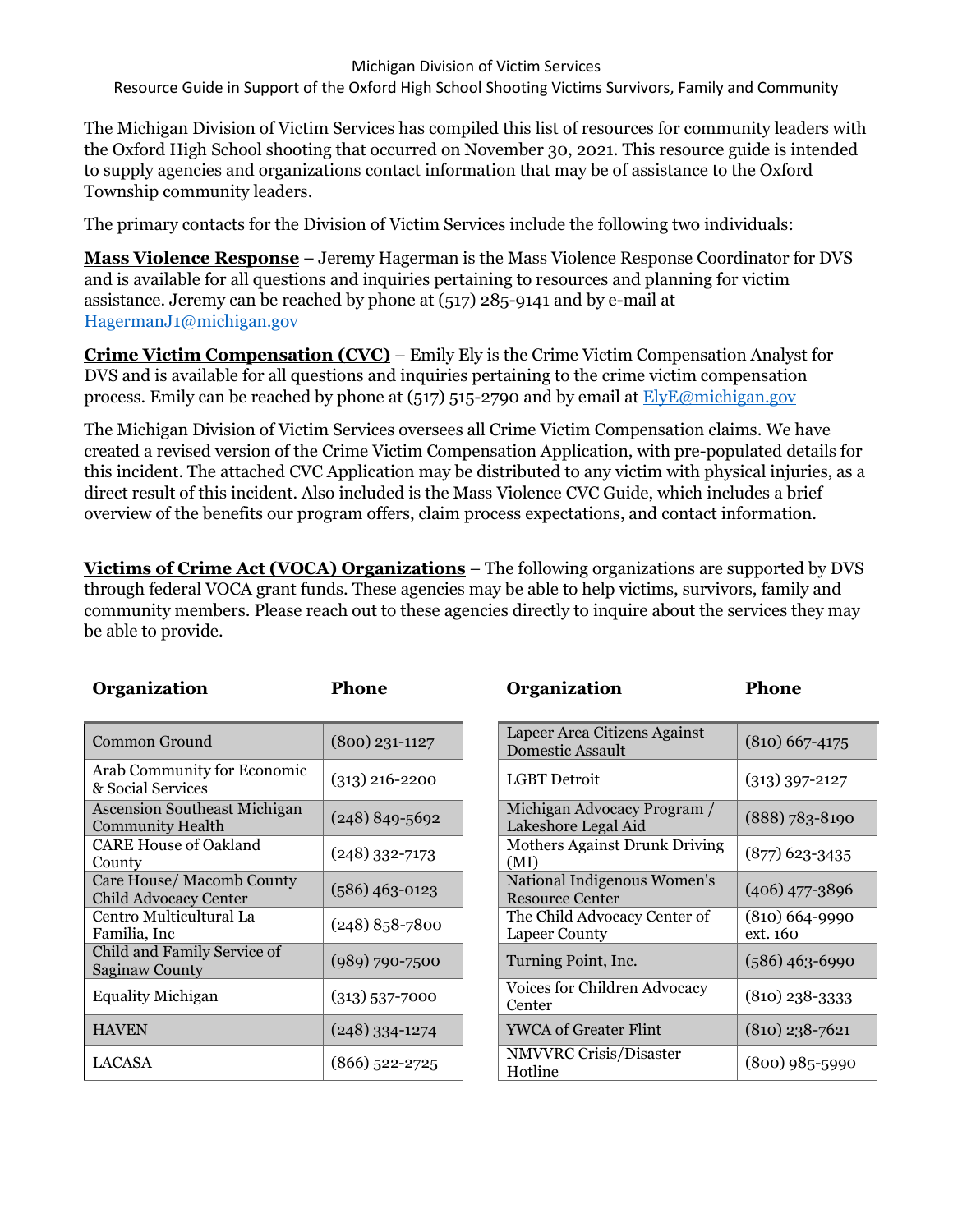**National Mass Violence Victimization Resource Center (NMVVRC)** -NMVVRC has an incredible list of resources that are included in the following pages. NMVVRC also offers a crisis hotline for victims, family and community members. Assistance may be provided by texting the message "COPE" to 741-741 or by calling the Disaster Distress Hotline at (800) 985-5990 and additional information can be found on their website at [www.nmvvrc.org](http://www.nmvvrc.org/)

A free tool, developed by NMVVR, is the Transcend mobile self-help app, which may help both victims of and responders to this incident. The app was created in partnership with Headspace, an internationally recognized platform of mediations and provided audio recordings so users can calm the mind, learn relaxation techniques, and find restful sleep.

This app was created specifically for victims of mass violence, their families, and those who help them. Topics include calming the body, managing distressing thoughts, maintaining healthy levels of activity, coping for loss, and helping others. The app offers different interactives like creating task lists, schedules, and guided audio recordings. Links to the app can be found at:

iOS app link - <https://apps.apple.com/us/app/transcend-nmvc/id1504741131>

Android app link - <https://play.google.com/store/apps/details?id=edu.musc.dhs.transcend>

Additional online resources include information that may be valuable for parents, adults and caregivers, as well as some help for families as they talk and interact with the media. Some of this information is included in the following pages. The NMVVRC website has a few different sections of information.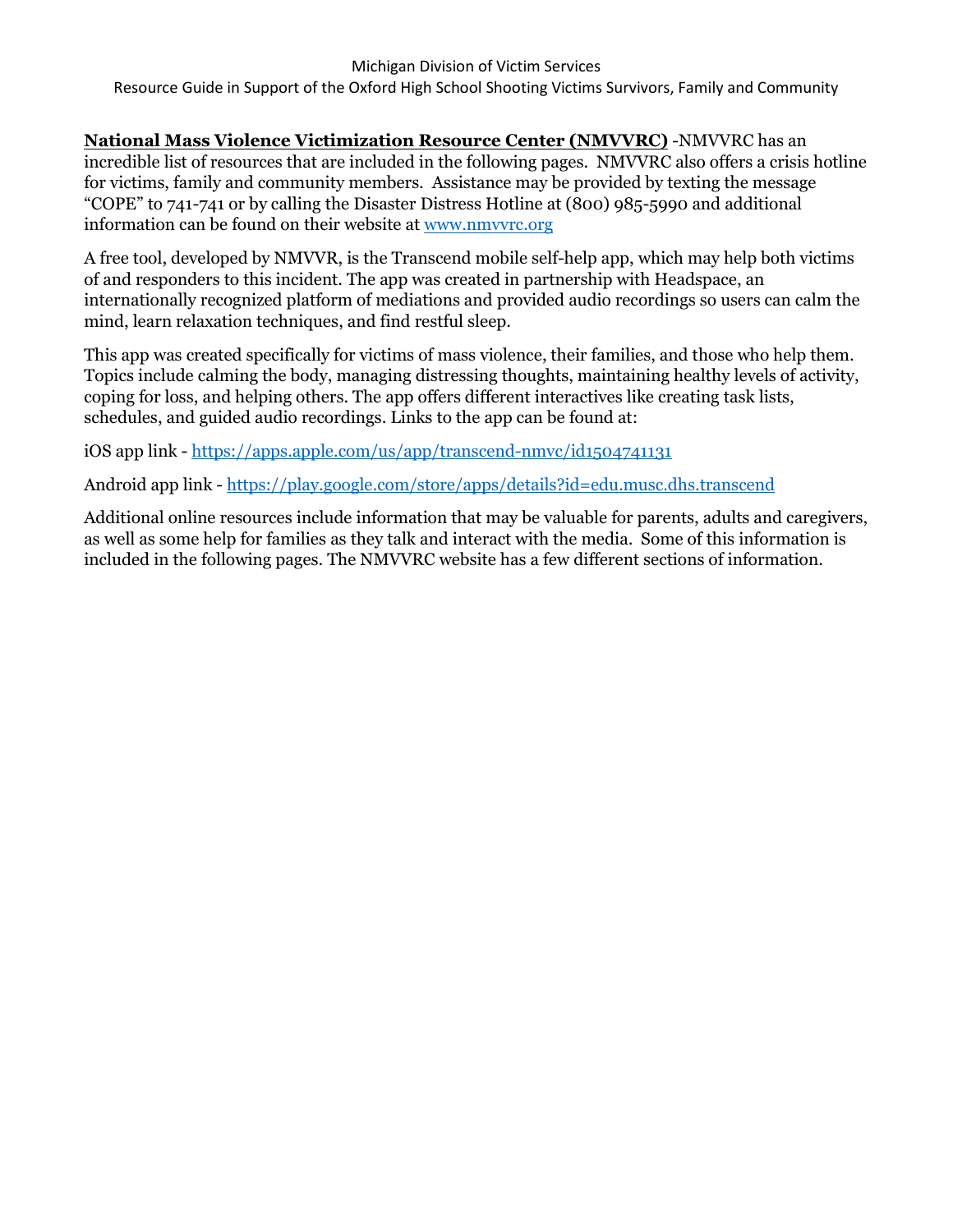

Following the tragic deaths of four people and the physical injuries to several people in Oxford Township, Michigan on November 30, we at the National Mass Violence Victimization Resource Center believe the resources below may provide some guidance for the community in the coming

## **Resources for Educators**

- Self-Care Strategies for Teachers and Providers | Read [here](https://www.nmvvrc.org/media/beaacpiv/self-care-strategies-for-teachers-and-providers.pdf) via NCTSN
- Helping Youth After Community Trauma: Tips for Educators | Read [here](https://www.nmvvrc.org/media/hejnkpwb/helping_youth_after_community_trauma_educators.pdf) via NCTSN
- Supporting Children After Mass Violence Events: A Compendium of Resources for Educators | Rea[d here](https://www.nmvvrc.org/media/k1xp32ev/supporting-children-after-mass-violence-events-resources-for-educators.pdf)
- Psychological Impact of the Recent Shooting (for teachers and parents) | Read [here](https://www.nmvvrc.org/media/hwpdx0sd/nctsn-psychologicalimpactshooting.pdf) via **NCTSN**

## **Resources for Parents, Caregivers and Teens**

- Suggestions for Parents Mass Violence Incidents | Read [here](https://www.nmvvrc.org/media/0f4p4efn/tipsheet18.pdf)
- Parent Guidelines for Helping Youth After the Recent Mass Shooting | Read [here](https://www.nmvvrc.org/media/3tmbuhke/parents_guidelines_for_helping_youth_after_the_recent_shooting.pdf) via **NCTSN**
- Helping Teens with Traumatic Grief Tips for Caregivers | Read [here](https://www.nmvvrc.org/media/wsyfq22u/nctsn-teenstraumaticgrief-tipscaregivers.pdf) via NCTSN
- Tips for Talking with and Helping Children and Youth Cope After a Disaster or Traumatic Event: A Guide for Parents, Teachers and Caregivers | Rea[d here](https://www.nmvvrc.org/media/lukaea2v/tips-for-talking-with-and-helping-children-and-youth-cope-after-a-diaster-or-traumatic-event.pdf) via SAMHSA
- For Teens: Coping After Mass Violence Read [here](https://www.nctsn.org/print/1957) via NCTSN

## **Resources for Coping and Managing Distress**

• The NMVVRC self-help app, Transcend NMVC, is available on both [Apple](https://apps.apple.com/us/app/transcend-nmvc/id1504741131) and [Android](https://play.google.com/store/apps/details?id=edu.musc.dhs.transcend) mobile phones

days and months.

- Twelve Self-help Tips for Coping in the Aftermath of Mass Violence Incidents | Read [here](https://www.nmvvrc.org/media/rucl1xdd/twelve-self-help-tips-for-coping-general.pdf)
- Tips For Survivors: Coping With Grief After A Disaster Or Traumatic Event | Read [here](http://nmvvrc.org/media/xkujuyuk/tips-for-survivors-coping-with-grief-after-a-diaster-or-truamtic-event.pdf) via the SAMHSA
- Managing Distress: Grounding Tips for Crime Victims, Survivors and Family Members of Mass Violence Incidents | Read [here](https://www.nmvvrc.org/media/jfwft1sj/managing-distress-a-guide-for-victims-survivors-and-families-of-mass-violence-events-1.pdf)
- Trauma-Informed Mindfulness and Meditation | Rea[d here](https://www.nmvvrc.org/media/2kxgqipf/trauma-sensitive-mindfulness-and-meditation.pdf)
- Mass Violence resources with child and family focus | Read [here](https://www.nctsn.org/what-is-child-trauma/trauma-types/terrorism-and-violence/mass-violence) via NCTSN

## **Resources for Community and Civic Leaders**

- Timeline of Activities to Promote Mental Health Recovery: Recommendations Before, During and Following A Mass Violence Incident | Read [here](http://nmvvrc.org/media/1jlfjdl1/tipsheet26.pdf)
- Tips for Community Leaders: Managing Donations | Read [here](https://www.nmvvrc.org/media/kpjbjmyd/tipsheet22.pdf)
- Tips for Community Leaders: Managing Volunteers | Read [here](https://www.nmvvrc.org/media/ldhb4jdo/tipsheet23.pdf)

## **Crime Victim Compensation**

• Michigan Department of Health & Human Services, Crime Victim Compensation | Click [here](https://www.michigan.gov/mdhhs/0,5885,7-339-71548_54783_54853_54855---,00.html)

## **About the NMVVRC:**

**The National Mass Violence Victimization Resource Center is located at the Medical University of South Carolina, Department of Psychiatry & Behavioral Sciences, and receives funding from the U.S. Department of Justice's Office for Victims of Crime. Learn more about us o[n www.nmvvrc.org](http://www.nmvvrc.org/)**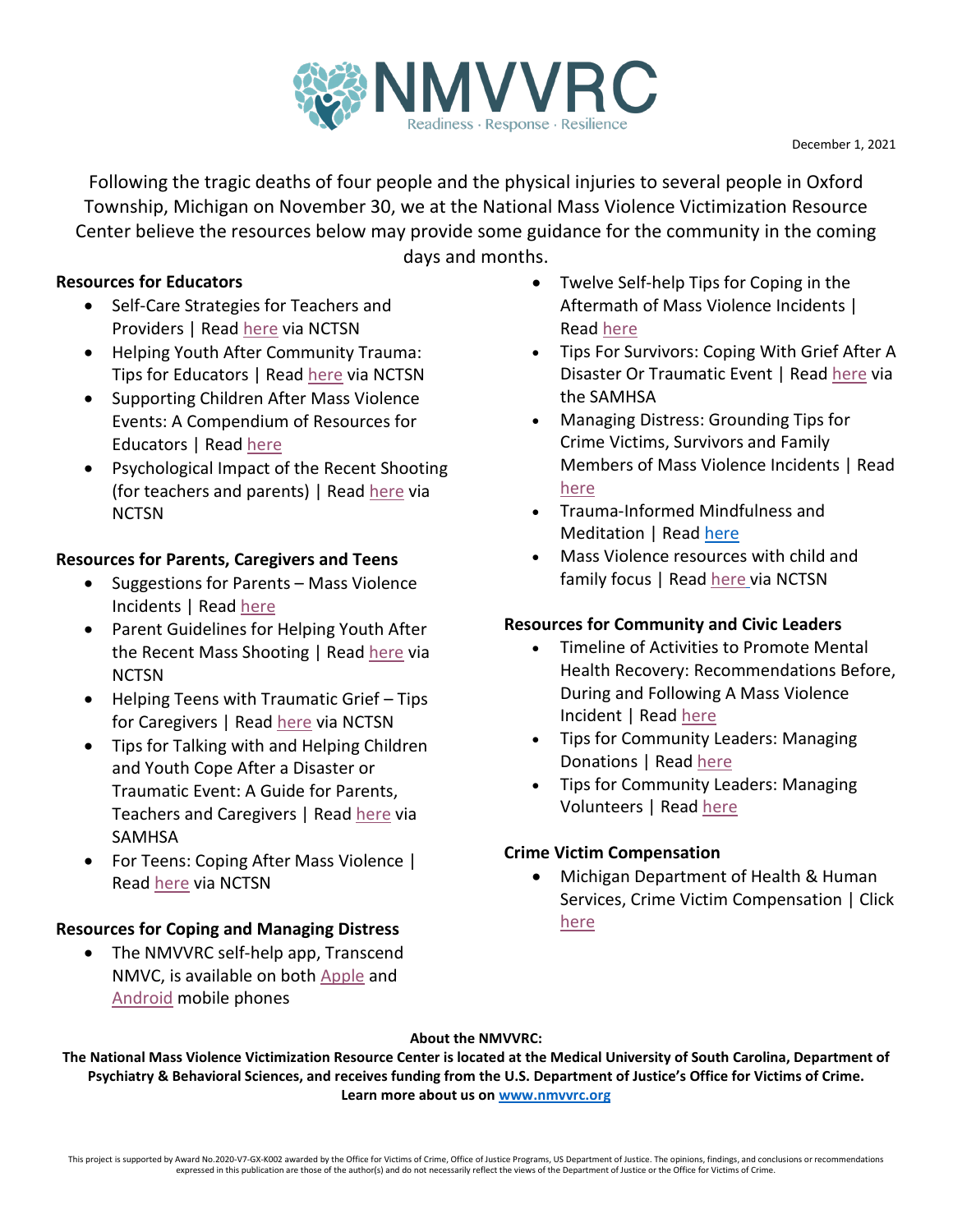

# **Frequently Asked Questions About the Transcend NMVC Mobile App**

**What is the Transcend NMVC Mobile App?** This free app was developed by the National Mass Violence Victimization Resource Center to help those who have been affected by mass violence. Designed to help reduce the risk of developing problems and enhance recovery if you already have problems, Transcend NMVC:

- Provides information about common reactions to mass violence, crime, and other highly stressful events.
- Guides you through state-of-the-art self-help strategies to reduce the risk of stress-related behavioral health problems and promote recovery if you already have problems.
- Connects you with access to victim/survivor services, financial, legal, and mental health resources.

**Is the Transcend NMVC app just for survivors of mass violence?** The app was designed for those directly affected by mass violence and their families and friends, but it may also be useful for:

- Victim service providers, law enforcement officials, other first responders and health care professionals who respond to mass violence incidents, mass casualty incidents, or other violent crimes
- Others in communities that have experienced mass violence
- Violent crime victims and their family or friends
- Anyone who had an extremely stressful experience with which they are having trouble coping

**What topics are covered?** Transcend offers written explanations, active exercises, and animated videos that highlight strategies to help reduce stress and mental health difficulties for mass violence survivors. Topics include:

- **About** An overview of common reactions to mass violence and paths to recovery.
- **Calm Your Body** Highlights the impact of mass violence on your body and provides ways to promote relaxation, sleep and physical well-being.
- **Ease Your Mind** Explains how mass violence can affect the way you think and strategies to ease your stressed mind.
- **Get Up and Move** Explains the importance of remaining active and involved with others, while also helping to generate ideas for re-engaging with people and the world around you.
- **Cope with Loss** Provides coping strategies and activities to help those who are grieving a loss.
- **Reach Out** Highlights the role of social support in recovery and walks through personal strategies you can use to increase your social support network as you recover.
- **Help Others** Provides information and strategies about how to help survivors of mass violence.
- **Get Help Now** Provides information about accessing victim, financial, and legal assistance. This section can also help you get immediate help or connect you with a therapist in your area.

How can I find the app? From a smart phone or tablet, download the Transcend app from the Google Play [Store](https://play.google.com/store/apps/details?id=edu.musc.dhs.transcend) or [Apple App Store.](https://apps.apple.com/us/app/transcend-nmvc/id1504741131) As mentioned, it is free.

**How do I get started?** Once you create your account, you can get started in one of two ways:

• The "Personalized Recovery Plan" option: If you select the "Personalized Recovery" plan option, you will be asked to complete a brief assessment. You can complete this assessment immediately, come back to it later, or skip it altogether. When you complete the assessment, the app generates a recovery plan that addresses your specific needs. Then, just follow the plan that is recommended for you.

• The "Explore on Your Own" Option: You can also choose to navigate the app on your own. If you opt out of the assessment, you will go to the main dashboard to explore what's most interesting to you.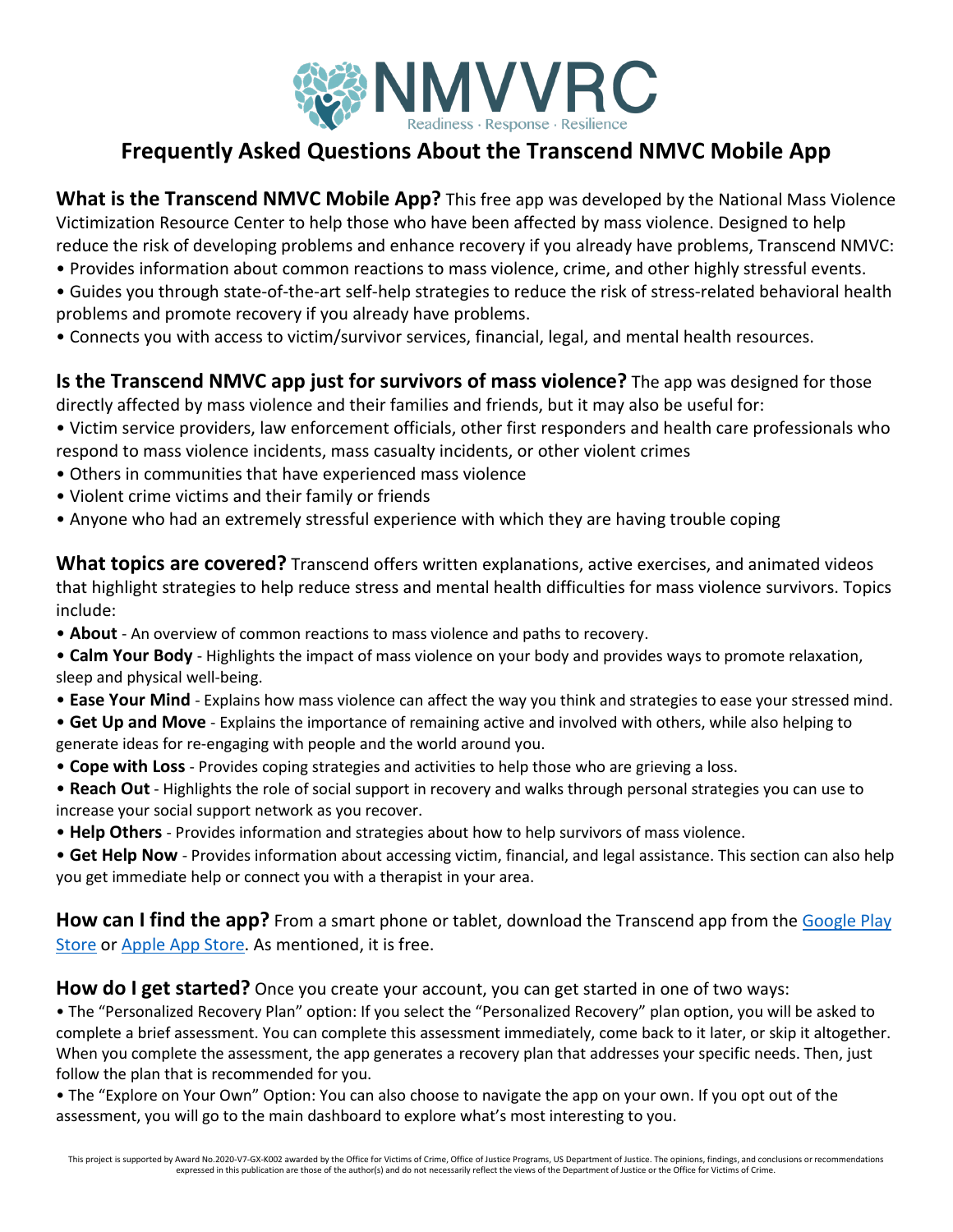# **CRIME VICTIM COMPENSATION MASS VIOLENCE APPLICATION**

## Michigan Department of Health and Human Services

| <b>AUTHORITY: PA 223 of 1976</b><br><b>COMPLETION:</b> Is Voluntary, but is required if Crime Victim Compensation is<br>desired. Information on this form is exempt from disclosure under the<br>Freedom of Information Act. | The Michigan Department of Health and Human Services (MDHHS) does<br>not discriminate against any individual or group because of race, religion,<br>age, national origin, color, height, weight, marital status, genetic information,<br>sex, sexual orientation, gender identity or expression, political beliefs or<br>disability. |
|------------------------------------------------------------------------------------------------------------------------------------------------------------------------------------------------------------------------------|--------------------------------------------------------------------------------------------------------------------------------------------------------------------------------------------------------------------------------------------------------------------------------------------------------------------------------------|
|------------------------------------------------------------------------------------------------------------------------------------------------------------------------------------------------------------------------------|--------------------------------------------------------------------------------------------------------------------------------------------------------------------------------------------------------------------------------------------------------------------------------------------------------------------------------------|

#### **INSTRUCTIONS**

Please PRINT CLEARLY or TYPE all information in this application. Separate application must be completed for each victim.

• For assistance in completing this application, call the **victim only** toll-free number (877) 251-7373 or (517) 241-7373

- Return the completed application to the below address or by fax to (517) 335-2439:
	- Crime Victim Services Commission

Grand Tower, Suite 1113 235 S. Grand Avenue, PO Box 30037

|   |  |   | Loo of Orana Avonao, Po Box 00007 |  |  |  |
|---|--|---|-----------------------------------|--|--|--|
| . |  | . |                                   |  |  |  |

| $\sf{SEC}$ HON $\sf{T}$ – victim information:                                  |              |          |                                                                        |                         |             |                           |              |
|--------------------------------------------------------------------------------|--------------|----------|------------------------------------------------------------------------|-------------------------|-------------|---------------------------|--------------|
| Complete this section for the person who was physically injured.               |              |          |                                                                        |                         |             |                           |              |
| 1. Name of VICTIM (Last, First, Middle)                                        |              |          |                                                                        | 2. Date of Birth        |             | 3. Social Security Number |              |
|                                                                                |              |          |                                                                        |                         |             |                           |              |
| 4. Address (Number, Street, Apartment Number, etc.)                            |              |          | 5. E-mail Address                                                      |                         |             |                           |              |
|                                                                                |              |          |                                                                        |                         |             |                           |              |
| City                                                                           | <b>State</b> | ZIP Code |                                                                        | 6. Contact Phone Number | 7. Gender   |                           |              |
|                                                                                |              |          |                                                                        |                         | $\Box$ Male | $\sqcap$ Female           | $\Box$ Other |
| 8. Is your injury the result of a Criminal Sexual Assault? (waivers may apply) |              |          | 9. Are you retired by reason of age or disability? (waivers may apply) |                         |             |                           |              |
| $\Box$ NO                                                                      | <b>YES</b>   |          | $\Box$ NO                                                              |                         | ∏ YES       |                           |              |
|                                                                                |              |          |                                                                        |                         |             |                           |              |

| <b>SECTION 2 – Claimant Information:</b><br><b>COMPLETE SECTION 2 ONLY IF THE VICTIM IS</b> |               |                 | <b>Deceased</b>   | Incapacitated             |                                                             |  |
|---------------------------------------------------------------------------------------------|---------------|-----------------|-------------------|---------------------------|-------------------------------------------------------------|--|
| 1. Name of CLAIMANT (Last, First, Middle)                                                   |               |                 | 2. Date of Birth  | 3. Social Security Number |                                                             |  |
| 4. Address (Number, Street, Apartment Number, etc.)                                         |               |                 | 5. E-mail Address |                           |                                                             |  |
| City                                                                                        | State         | ZIP Code        |                   | 6. Contact Phone Number   | 7. Gender<br>$\Box$ Male<br>$\sqcap$ Female<br>$\Box$ Other |  |
| 8. Your Relationship to the Victim                                                          |               |                 |                   |                           |                                                             |  |
| $\Box$ Spouse                                                                               | $\Box$ Parent |                 | $\Box$ Child      | $\Box$ Sibling            |                                                             |  |
| $\Box$ Grandparent<br>$\sqcap$ Grandchild                                                   |               | $\Box$ Guardian | $\Box$ Other      |                           |                                                             |  |

| <b>SECTION 3 – Crime Information:</b><br>Complete this section and provide a copy of the Police Report if available.                                     |                                              |                                                     |                           |  |  |  |  |
|----------------------------------------------------------------------------------------------------------------------------------------------------------|----------------------------------------------|-----------------------------------------------------|---------------------------|--|--|--|--|
| 1. Date of Crime<br>11-30-2021                                                                                                                           | 2. County in which Crime Occurred<br>Oakland |                                                     | 3. Incident Number        |  |  |  |  |
| 4. Location of Crime (Number and Street)<br>Oxford High School, Oxford Township, MI                                                                      |                                              | 5. Police Agency<br>Oakland County Sheriff's Office |                           |  |  |  |  |
|                                                                                                                                                          |                                              |                                                     |                           |  |  |  |  |
| <b>SECTION 5 - Statistical Information for Crime Victim Program:</b><br>For statistical purposes only. Completion of this section is strictly voluntary. |                                              |                                                     |                           |  |  |  |  |
| Please tell us how you first found out about the Crime Victim's Compensation Program:<br>$\Box$ Prosecuting Attorney                                     | $\Box$ Medical Provider                      | $\Box$ Attorney                                     | □ Media, Brochure, Poster |  |  |  |  |
| $\Box$ Police / Sheriff                                                                                                                                  | <b>Victim Service Agency</b>                 | $\Box$ Friend / Acquaintance                        | $\Box$ Other              |  |  |  |  |
| 2.<br>Race / Ethnic Background:                                                                                                                          | Native Hawaiian or Other Pacific Islander    |                                                     | 3. If Disabled, check one |  |  |  |  |

**Asian Alaska Native American Indian Multi-Racial As a RESULT of this crime**

**White Non-Latino/Caucasian Black-African American Hispanic or Latino BEFORE crime**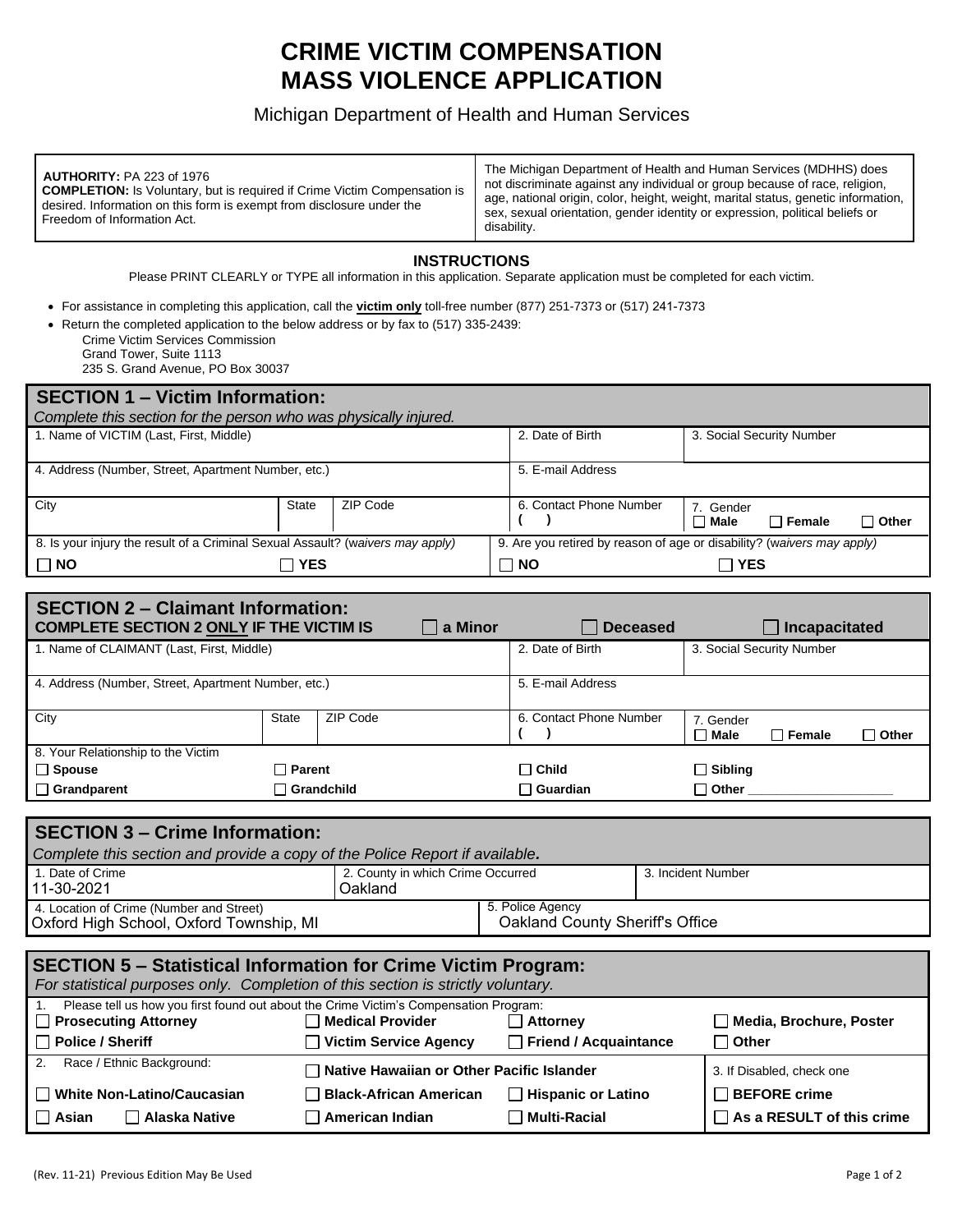# **AUTHORIZATION AND AGREEMENTS**

| <b>Name of Victim:</b>   | Please print                                                                                 |  |
|--------------------------|----------------------------------------------------------------------------------------------|--|
| <b>Name of Claimant:</b> | Please print                                                                                 |  |
| <b>WARNING:</b>          | Falsely presenting facts and circumstances to this commission, with the intent to defraud or |  |

cheat, may be a crime if compensation is awarded.

**You DO NOT need an attorney to file a claim. If an attorney represents you in this claim, the attorney MUST file a Letter of Appearance with this application.** 

### **YOUR SIGNATURE BELOW INDICATES YOUR UNDERSTANDING AND AGREEMENT TO THE FOLLOWING:**

#### **AUTHORIZATION FOR RELEASE OF INFORMATION:**

I authorize any hospital, doctor, counselor, or other treatment provider who attended

(Name of Victim); any funeral director or other person who rendered services; any employer; any police or other local government agency, including State and Federal revenue services; any insurance company; or other organization having knowledge; to furnish to the Michigan Crime Victim Services Commission, or its representative, all information concerning the incident which led to the victim's personal injury or death, and the claim made for compensation, including treatment, employment, insurance, or third-party payer information.

#### **REPAYMENT REQUIREMENT:**

I understand that payment by the victim compensation program is payment of last resort. If I receive a payment from another source for the same expenses, the State of Michigan is entitled to reimbursement up to the amount of any compensation awarded to me through the Crime Victim Services Commission. I also understand that my providers may be paid directly for debts that I owe.

#### **FINANCIAL HARDSHIP:**

I understand that my eligibility for crime victim's compensation required that losses represent a serious financial hardship for me. I attest that there are no other financial resources or income available to me. I attest that un-reimbursed losses claimed in this application will cause me serious financial hardship.

#### **DECLARATION:**

I declare, under penalty of perjury, information on this form is true, correct, and complete to the best of my knowledge and belief.

| Claimant's Signature | Date of Signature | NOTE: A photocopy of this authorization is as effective<br>and valid as the original. |
|----------------------|-------------------|---------------------------------------------------------------------------------------|
|                      |                   |                                                                                       |

### **Please keep a copy of all documentation for your records. RETURN COMPLETED, SIGNED APPLICATION AND SUPPORTING DOCUMENTATION TO:**

**CRIME VICTIM SERVICES COMMISSION Michigan Department of Health and Human Services Grand Tower, Suite 1113 235 S. Grand Avenue, PO Box 30037 Lansing MI 48909 Fax (517) 335-2439** 

**For Assistance Call: Victim only toll-free: (877) 251-7373 All others: (517) 241-7373**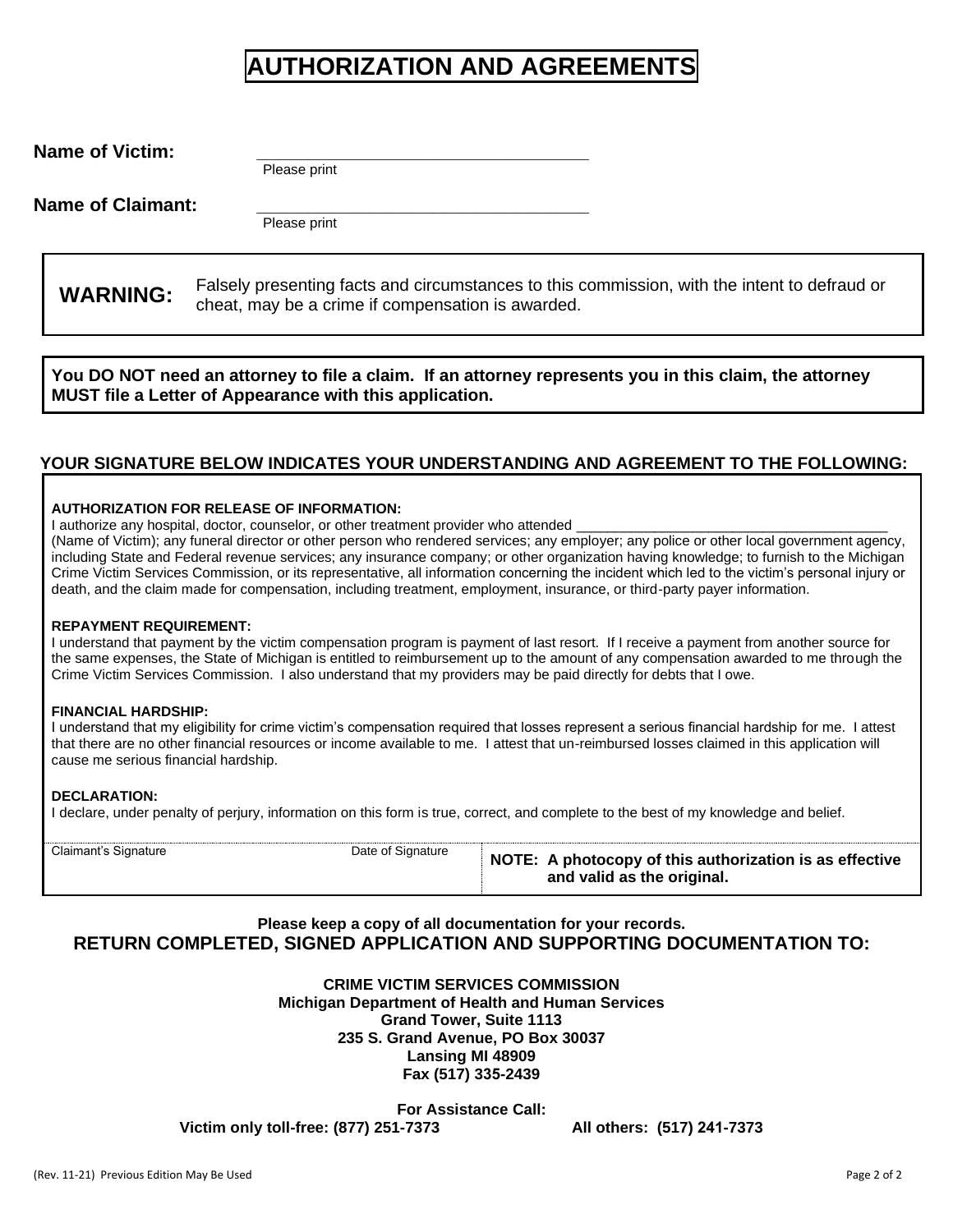# **CRIME VICTIM COMPENSATION MASS VIOLENCE RESPONSE**

Michigan Department of Health and Human Services • Division of Victim Services

# **PROGRAM OVERVIEW**

- The Crime Victim Compensation (CVC) program is available for individuals who are personally physically injured as a result of a crime that occurs in the State of Michigan.
- In the event of a mass violence incident, victims or claimants may be eligible for:
	- o Funeral/Burial expenses *up to \$5,000*
	- o Loss of Earnings and Loss of Support *up to \$350/week*
	- o Medical expenses
	- o Counseling expenses for an injured victim *up to \$80/hour for a therapist and \$125/hour for a psychiatrist*
	- o Grief Counseling expenses for a deceased victim's blood relatives *up to \$500*
	- o Rehabilitative needs, such as home and driving modifications
	- o Replacement services, such as lawn care, snow removal, laundry, etc.
- The maximum award limit per claim is \$25,000.
- The CVC program is the payer of last resort.
- There are statutory requirements that a victim or claimant must meet in order to be eligible for CVC benefits. Please contact your CVC liaison with any questions or concerns.
- Please note that there are some expenses that are not covered through this program, including, but not limited to, loss of or damage to personal property, damages as a result of pain and suffering, expenses for non-injured victims/witnesses, expenses for an individual responsible for or an accomplice to the crime.

# **APPLICATION INSTRUCTIONS & EXPECTATIONS**

- We have created a simplified Mass Violence Application where certain parts of the application are pre-populated with specific crime details *(date of crime, police agency assigned, etc.)*
- The application will be distributed to the appropriate Mass Violence Response Advocate, Prosecutor's Office Victim Advocate, or a designated liaison in the community where the crime occurred.
- CVC claims typically require supporting documentation to determine eligibility, based on the type of benefit(s) requested. This may include the police report, itemized bills, Explanations of Benefits, etc.
- In an effort to provide comprehensive support and streamline the claim process, there will be one CVC team member assigned to handle claims for the mass violence incident. A completed application and any supporting documentation should be submitted this person, preferably by fax or e-mail, as soon as possible. Please refer to page 2 for contact information.
- If additional information is needed, a Request for Information letter may be sent to the victim or claimant. When appropriate, the designated CVC staff member may coordinate with the Advocate on site to obtain the necessary information or documentation.